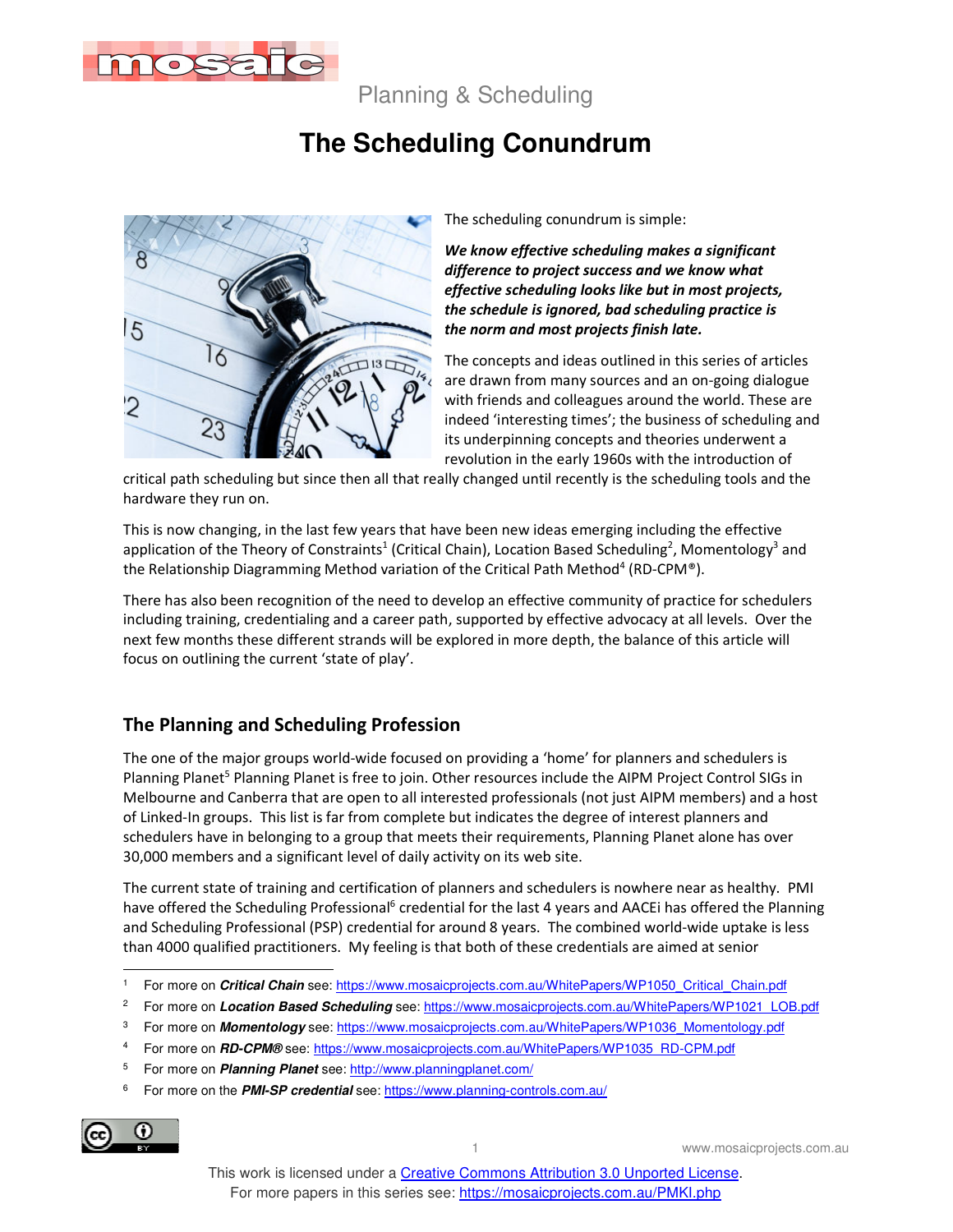## Planning & Scheduling



schedulers with 5 to 8 years' experience and have essentially 'missed the market'. The PMI-SP focuses on the skills needed to manager planners and schedulers – typically a PMO Manager. The PSP focuses on heavy construction scheduling and is almost a pre requisite for Experts offering scheduling forensic analysis in the USA court system. For the rest of us, by the time you have a 5 to 8-year career track in scheduling your capabilities are known and the qualifications don't help a lot.

What has been seriously missing is a way to train junior scheduler in the art and practice of planning and



scheduling; this is a distinctly different skill set to learning how to make a software tool work! Certainly,<br>the scheduling software industry have provided excellent tools-based<br>training for decades but knowing how to mak the scheduling software industry have provided excellent tools-based training for decades but knowing how to make a tool work is not the same as knowing why you need the tool or the ultimate objective of using the tool. It may be a surprise to many, but the objective of scheduling is NOT to create an accurate schedule! The ultimate objective of scheduling is to help the project team deliver the project on time.

> A current initiative focused on creating a career path for schedulers and developing a basic training framework for teaching scheduling is the creation of The Guild of Project Controls (The Guild) within the overall Planning Planet community<sup>7</sup>. The objectives of The Guild are:

For the Profession...

- To align global and industry variations in planning standards, methods and norms
- To have regional Centre's of Excellence, run transparently by the community
- To have a globally recognized suite of best practices or standards
- To support the ongoing efforts of existing Professional Bodies and Organisations

For Planners...

- To have their skills independently assessed and publicly recognized
- To have employers be able to validate that their skills are proven
- To have their colleagues recognize their level of capability
- To have the opportunity for continued professional development / career path
- To have the opportunity to seek technical / training scholarships / mentoring

For Employers...

- To have a pool of proven and graded professionals from which to employ
- To have means of confidentially benchmarking the company planning or project team
- To have a reference to complement internal Corporate competence systems / standards

This is a huge on-going effort that should over time create an integrated framework for the planning and scheduling profession. It is a volunteer driven process and assistance is welcome.

The Guide has developed the *Project Controls Compendium and Reference* (GPCCaR) as a reference document capable of wide application. It is a practical treatise on the processes to be followed and standards to be achieved in effective management of time.

<sup>7</sup> 7 For more on **The Guild** see: http://www.planningplanet.com/guild



2 www.mosaicprojects.com.au